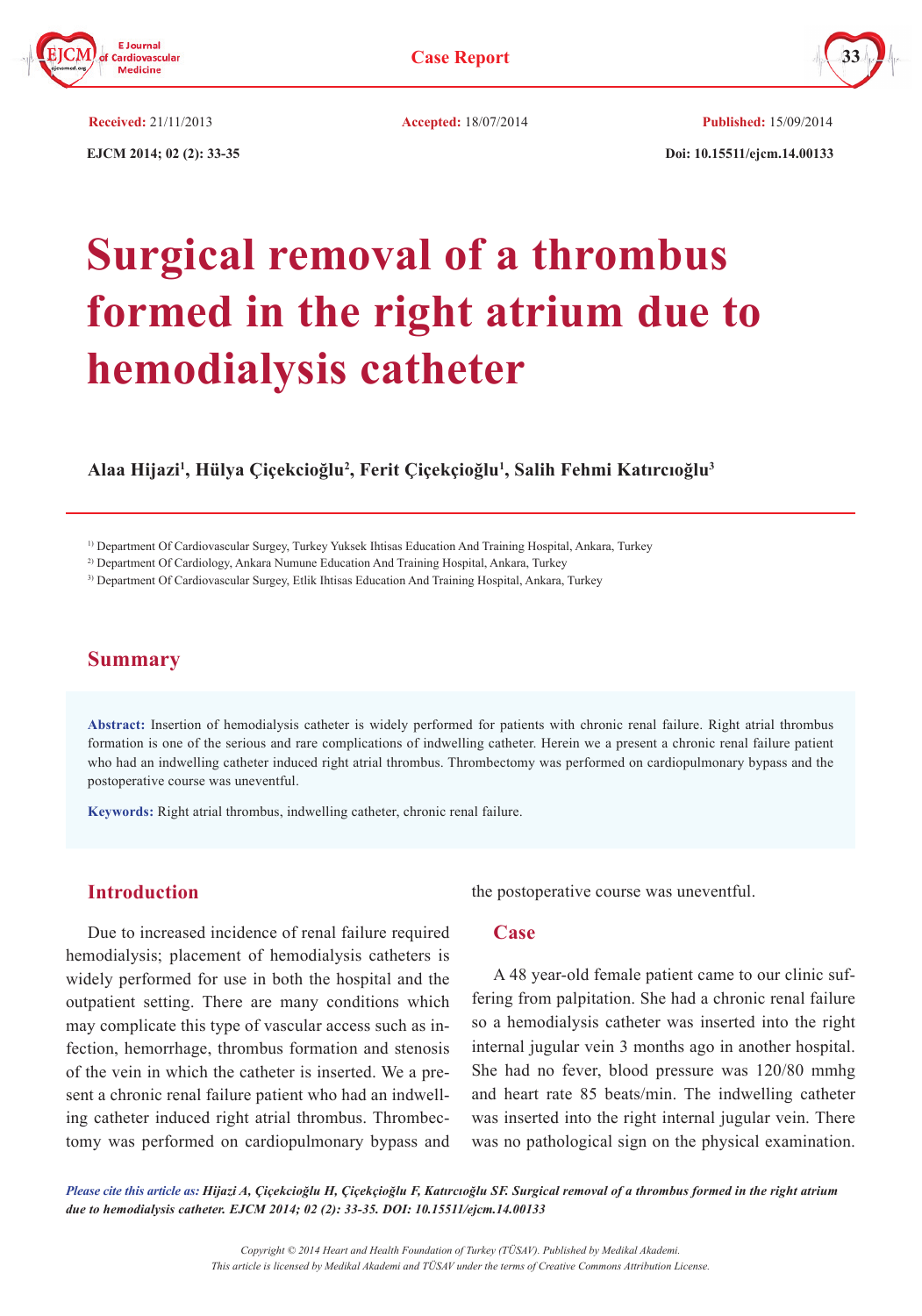



Echocardiographic imaging revealed a 4.2 x 3.5cm mass adherent to the right atrial wall. 2 degree tricuspid regurgitation and a 70 mmhg systolic pulmonary artery pressure were observed. No sign of pulmonary thromboembolism was observed on the thorax tomography scanning. Right atrial thrombectomy was performed on cardiopulmonary bypass. The tricuspid valve was intact. The postoperative course was uneventful.

#### **Discussion**

The formation of a thrombus around the intracardiac end of an indwelling catheter is a rare condition. On opening the right atrium we found the indwelling catheter around which a thrombus was formed. The thrombus was fragile, white-pinkish, organized, cauliflower shape and lobulated so we mixed it with a myxoma (**Figure.1**). The end of the catheter was adhered to the wall of the right atrium, so we believe that an endothelial damage induced by trauma predisposed to platelet aggregation and thrombus formation. The spacemen was cultured and no micro-organism was colonized. Indwelling catheter induced right atrial thromboses is difficult to detect on the basis of clinical signs.

 a prospective study of 32 consecutive autopsies of patients who died with balloon-tipped, flow- directed right heart catheter in place Alfred and associates found that 29% of 55 patients who died within one month

of catheterization had right sided endocardiac lesions (thrombus or hemorrhage) and 4 of these had infective endocarditis. Chastre et al found internal jugular vein thrombosis by venography or at post-mortem examination in 22 of 33 (66%) consecutive patients immediately following removal of thier right heart.<sup>(1)</sup> Right atrial Thrombectomy has been reported to be associated with a lower mortality compared with conservative management with anticoagulation and antibiotics; however, this may reflect selection bias, with more stable patients undergoing surgery.<sup>(2)</sup> It has been suggested that if the thrombus is small  $(\leq 2$  cm), anticoagulation is tried for 6 months followed by a repeat echo and catheter removal.

In the presence of bacteraemia, the catheter would be removed first followed by anticoagulation. If the thrombus is larger than 2 cm, especially in the presence of infection, urgent thrombectomy together with antibiotics and anticoagulation should be considered.(2) In this case the thrombus was about 4x4 cm and fortunately she did not suffer from any fever or bacteraemia.

Administration of anticoagulant into this patient could lead to pulmonary thromboembolism and get the situation deteriorated. We suggest performance of echcardiographic scanning on patients requiring long period indwelling catheter on the central veins and right side of the heart for early diagnosis and intervention of any intracardiac thrombus.



 *Figure 1. (Legend) The thrombus (arrow) formed around the indwelling catheter within the right atrium (left), the thromus and the tip of the catheter after being excised (right).*